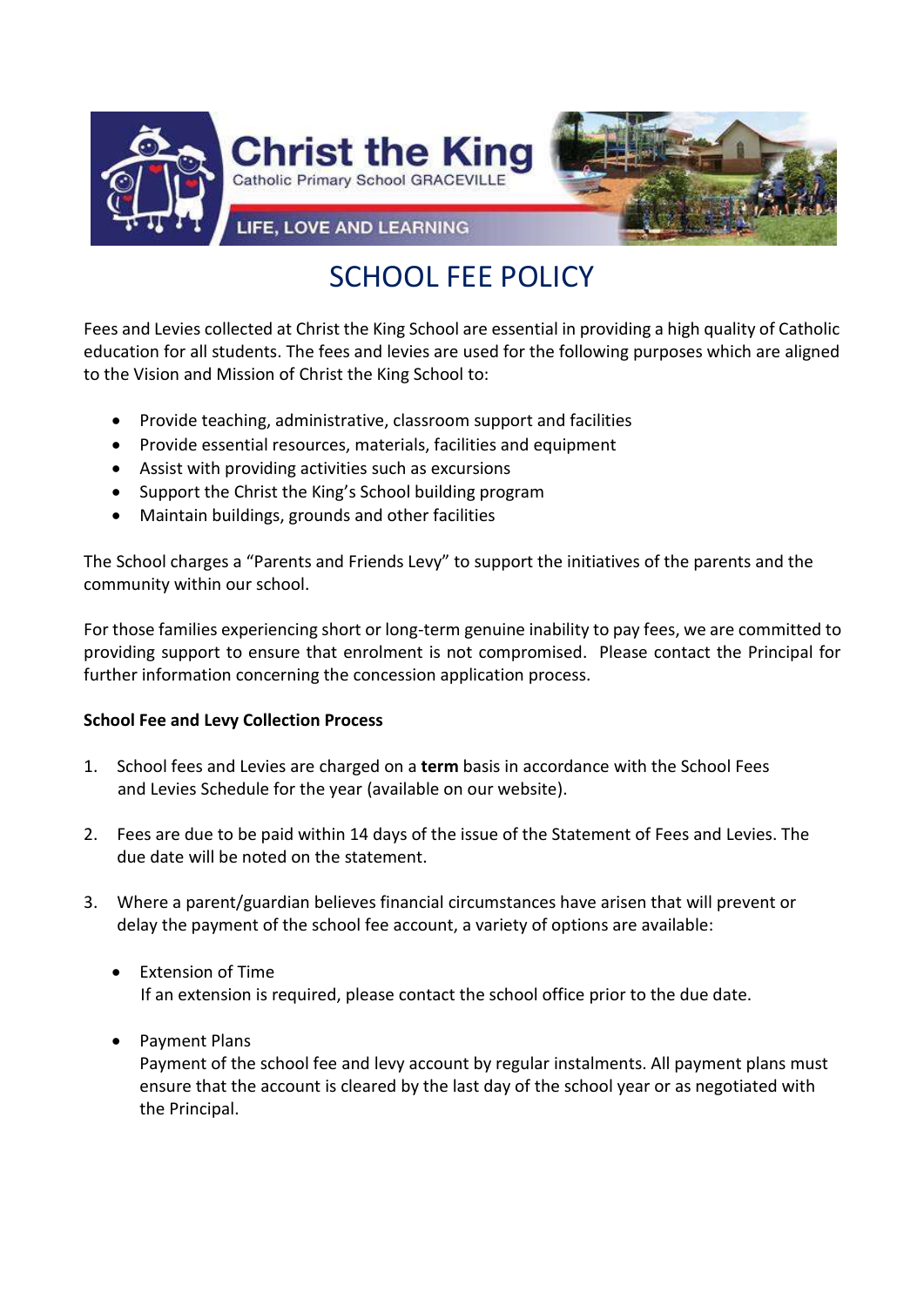#### **Fee Concessions**

In cases of financial hardship an application may be made for a fee concession.

- Concession applications are accepted at the commencement of each year or at any point initiated by the family. Concessions are issued for a maximum period of 12 months within a calendar year. Consideration for a subsequent 12-month period will require a new application.
- A compassionate and just approach under the mission and values of Brisbane Catholic Education and Christ the King's School is used when reviewing applications. The same process is adopted by all Brisbane Catholic Education schools for assessing eligibility.
- A family wishing to apply for a concession should apply to the Finance Officer, in the first instance, for a Fee Concession Application form.
- All matters are dealt with on a confidential basis.

#### **Recovery of unpaid fees**

In fairness to families who pay their school fees regularly and on time, our school will follow up all overdue school fee accounts.

- A reminder statement will be issued by email within 7 days to any family who has not settled their school fee account by the due date where a payment plan or other arrangements are not in place.
- If payment or a suitable response is not received within 7 days of the reminder statement, contact with the parent will be made via telephone, mail or email from the Finance Officer or Principal.
- If after 14 days from this second reminder satisfactory arrangements have not been reached, the account may be sent to the school Debt Collection agency. In serious cases, where there is clear capacity to pay outstanding fees, legal options may be pursued by the school.
- Legal costs, direct debit rejection fees and any debt collection costs, or other costs incurred will be at the family's expense.